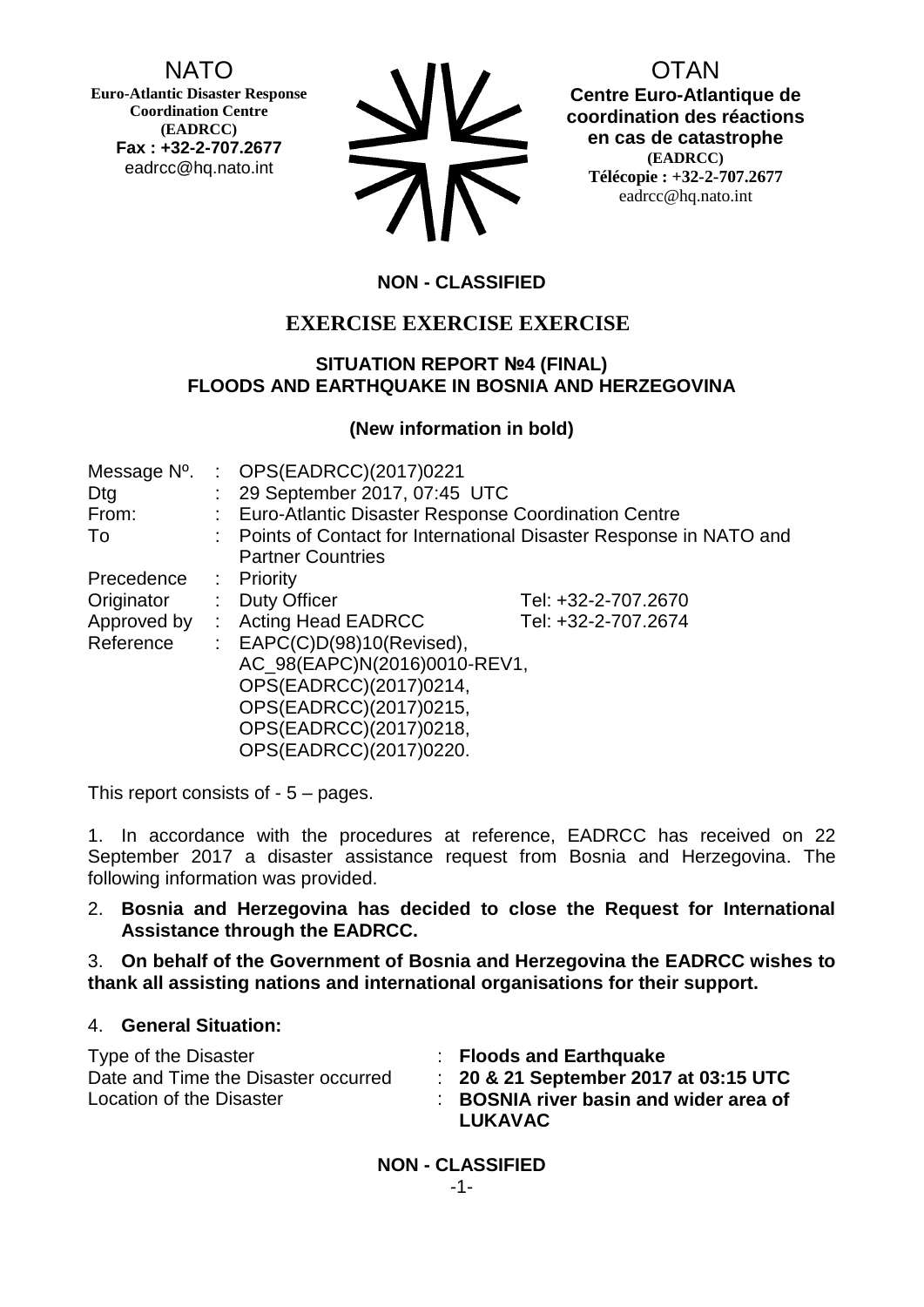

### 5. **Assessment of the damage and description of the initial situation:**

5.1. In early September 2017, heavy rainfall affected the wider area of northeast Bosnia and Herzegovina. By mid-September, rivers, lakes and reservoirs in the Sava River Basin were on the verge of flooding. On 20 September 2017, the River Bosnia and its tributaries flooded the region. Similar to the massive flooding of May 2014, the entire northeastern area of Bosnia and Herzegovina was affected.

5.2. On 21 September 2017 at 03:15 UTC, a Magnitude 5 Richter scale earthquake struck the wider area of Lukavac. The devastating earthquake lasted for 12 seconds and the effects were felt in the neighboring areas of Tuzla, Gračanica and remote places such as Živinice. The earthquake was not of great strength, but had a relatively shallow depth. It originated at a depth of 15 km, with its epicenter between the village of Bistarac and Šići. Initial reports indicate substantial damage to a number of older buildings, particularly from the 50s.

#### 6. **National response:**

6.1. Ministry of Security of Bosnia and Herzegovina rescue forces conducted relief operations such as: evacuating people, providing household items and psychological support.

6.2. **Consequence management operations to floods and earthquake were managed by national resources with support from international teams.**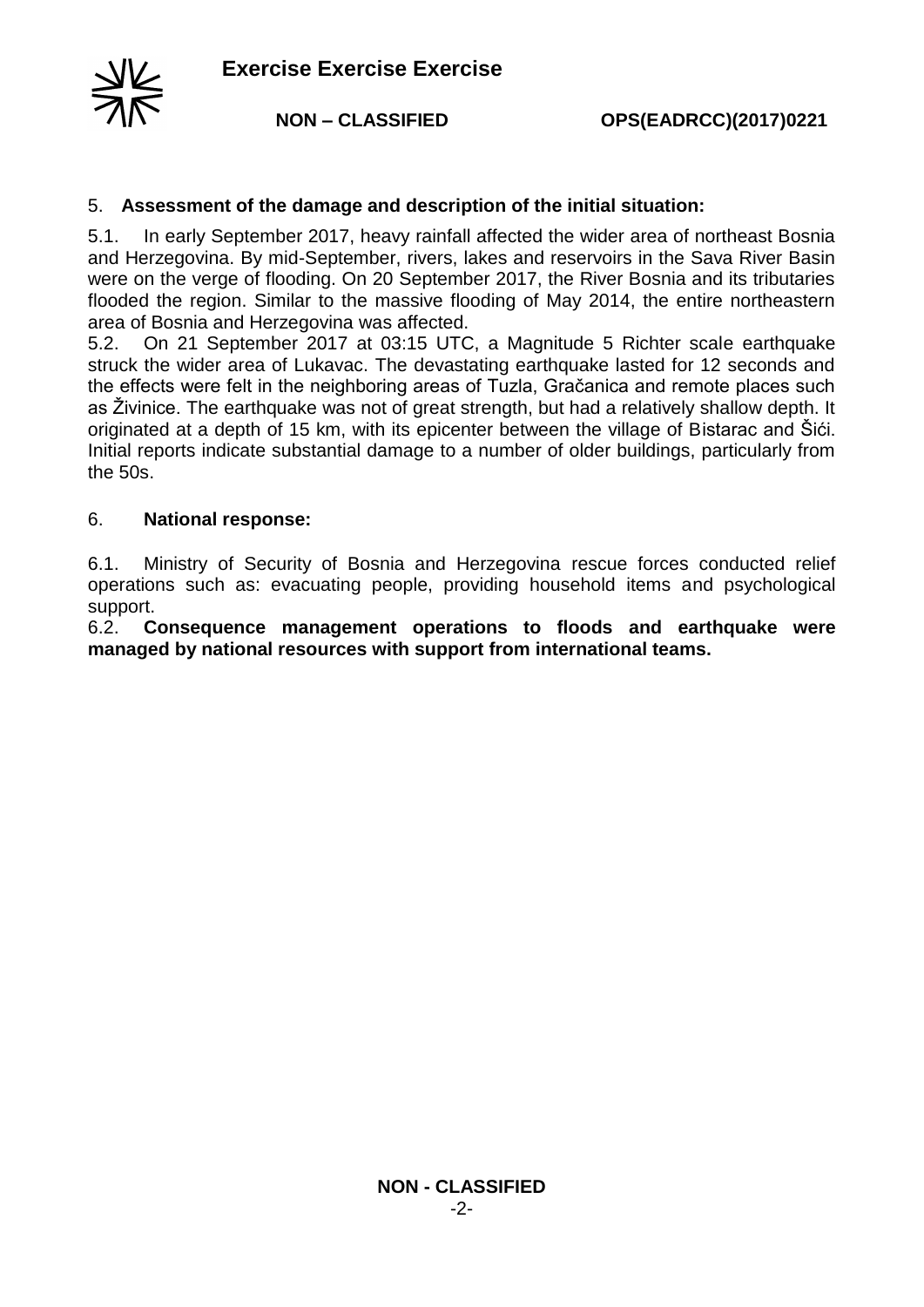

## 7. **Assistance provided/offered by allies, partners and international organisations:**

7.1. According to Ministry of Security of Bosnia and Herzegovina, the following teams and items were provided by allies and partners:

| Nº  | <b>Country &amp;</b><br><b>Organisations</b> | <b>TEAMS and ITEMS</b>                                                                                                                        |  |
|-----|----------------------------------------------|-----------------------------------------------------------------------------------------------------------------------------------------------|--|
| 1.  | Albania                                      | provided 1 Water rescue team                                                                                                                  |  |
| 2.  | Armenia                                      | provided 1 USAR Team, 1 CBRN Team, 1 Water Rescue Team.                                                                                       |  |
| 3.  | Austria                                      | provided ICT Support and Mobile kitchens                                                                                                      |  |
| 4.  | Azerbaijan                                   | provided 1 USAR Team, 1 CBRN Team, 1 Water Rescue Team.                                                                                       |  |
| 5.  | <b>Belgium</b>                               | provided BFAST Team, ICT Support as a part of the OSOCC.                                                                                      |  |
| 6.  | <b>Bulgaria</b>                              | provided 1 Water Rescue Team. Rescue response items: 1 truck, 2<br>mini-bus, 2 trailers, 2 boats.                                             |  |
| 7.  | Croatia                                      | provided 1 Water Rescue Team, Rescue response items: 2 boats<br>and 4 vehicles.                                                               |  |
| 8.  | <b>EUFOR</b>                                 | provided Airborne Ground Surveillance and Reconnaissance<br>(ASGR) service includes: 1 aircraft "Cessna 208 Caravan" 5 experts<br>and pilots. |  |
| 9.  | Finland                                      | provided ICT Support                                                                                                                          |  |
| 10  | Georgia                                      | provided 1 light USAR Team                                                                                                                    |  |
| 11. | Italy                                        | provided 1 Water Rescue and 1 CBRN Teams, Rescue response<br>items: 2 boats and 4 vehicles.                                                   |  |
| 12. | Montenegro                                   | provided 1 Water Rescue and 1 CBRN Teams, Rescue response<br>items: 2 boats, 2 mini-buses, 2 vehicles with trailers.                          |  |
| 13. | Norway                                       | provided ICT Support                                                                                                                          |  |
| 14. | Pakistan                                     | provided 1 Medical Team                                                                                                                       |  |
| 15. | Romania                                      | provided 1 USAR Team, 1 CBRN Team, 1 Water Rescue Team, 1<br>Medical team.                                                                    |  |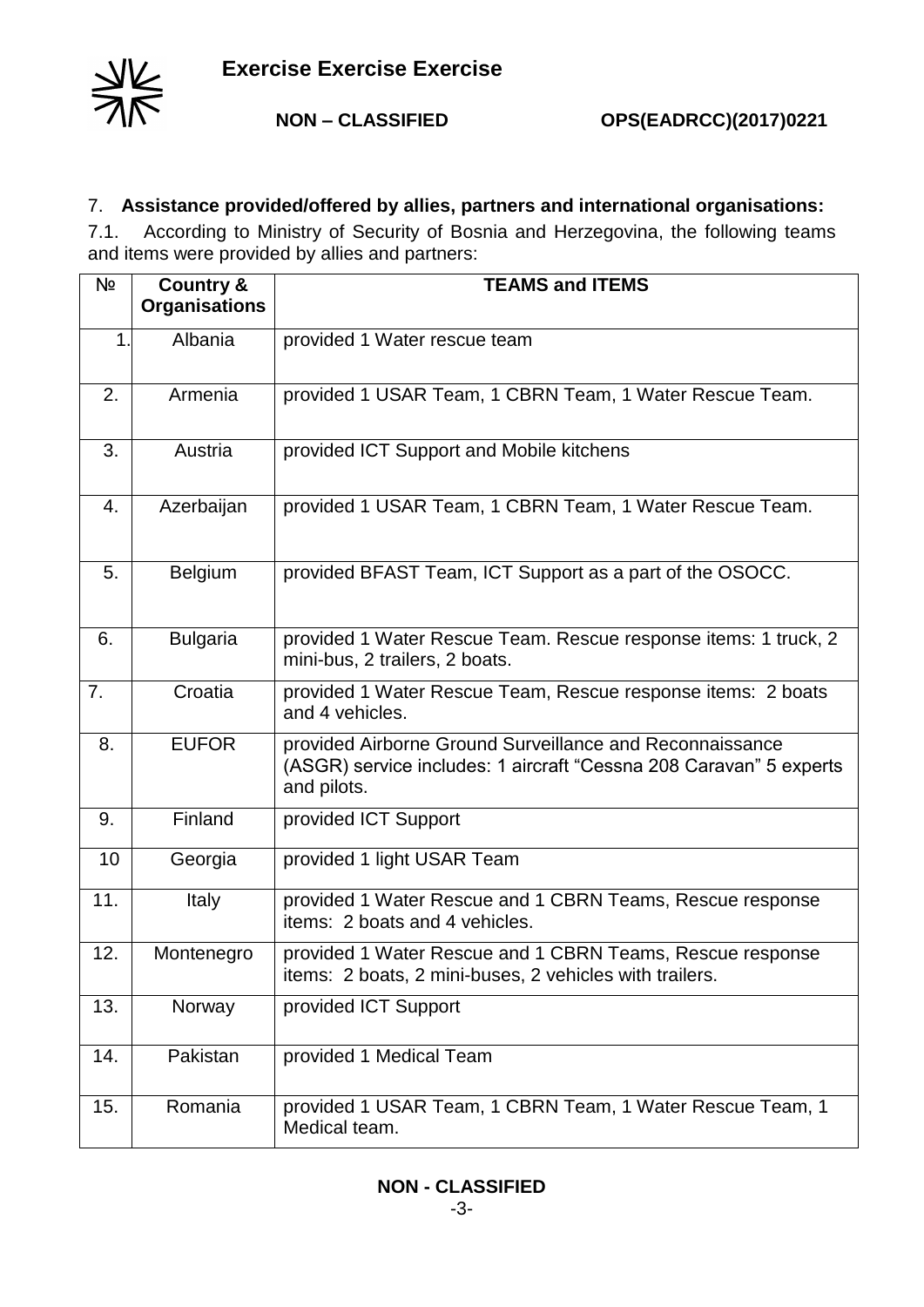

**NON – CLASSIFIED OPS(EADRCC)(2017)0221**

| 16. | Serbia                                              | provided 1 Water Rescue Team, 1 light USAR Team         |
|-----|-----------------------------------------------------|---------------------------------------------------------|
| 17. | Slovenia                                            | provided 1 Water Rescue Team.                           |
| 18. | Spain                                               | provided 1 CBRN Team.                                   |
| 19. | The former<br>Yugoslav<br>Republic of<br>Macedonia* | provided 1 USAR Team, 1 CBRN Team, 1 Water Rescue Team. |
| 20. | Ukraine                                             | provided 1 CBRN Team, 1 USAR Team, 1 Water Rescue Team. |
| 21. | <b>USA</b>                                          | provided 1 CBRN, 1 Medical Team.                        |

\* Turkey recognizes the Republic of Macedonia with its constitutional name.

7.2. Ministry of Security On 22 September 2017, EADRCC sent to European Response Coordination Center (ERCC) the request form for the activation of EU's Copernicus Rapid Mapping Service. **The required services were provided timely.**

**8. No additional international assistance is needed at the moment.**

## **9. The Operational Point of Contact in Bosnia and Herzegovina is as follows:**

| Name:                                                     | Mr. Aleksandar Mandić                          |  |
|-----------------------------------------------------------|------------------------------------------------|--|
| Organization:                                             | Ministry of Security of Bosnia and Herzegovina |  |
| Phone:                                                    | mobile: +387 65 857 301                        |  |
| Fax:                                                      |                                                |  |
| E-mail:                                                   | alesandar.mandic@msb.gov.ba                    |  |
| Operational Point of Contact in the affected area         |                                                |  |
| Services of experts (indicate specialty and for how long) |                                                |  |
| Name:                                                     | <b>Staff LEMA</b>                              |  |
| Head                                                      | Mr. Hasan Fehratović                           |  |
| Organization:                                             | Ministry of Security of Bosnia and Herzegovina |  |
| Phone:                                                    | +38 761 043241                                 |  |
| E-mail:                                                   |                                                |  |
| Operating                                                 | 24/7                                           |  |
| Hours:                                                    |                                                |  |

**10.** The Euro-Atlantic Disaster Response Coordination Centre can be reached in the following ways:

Telephone: +32-2-707.2670